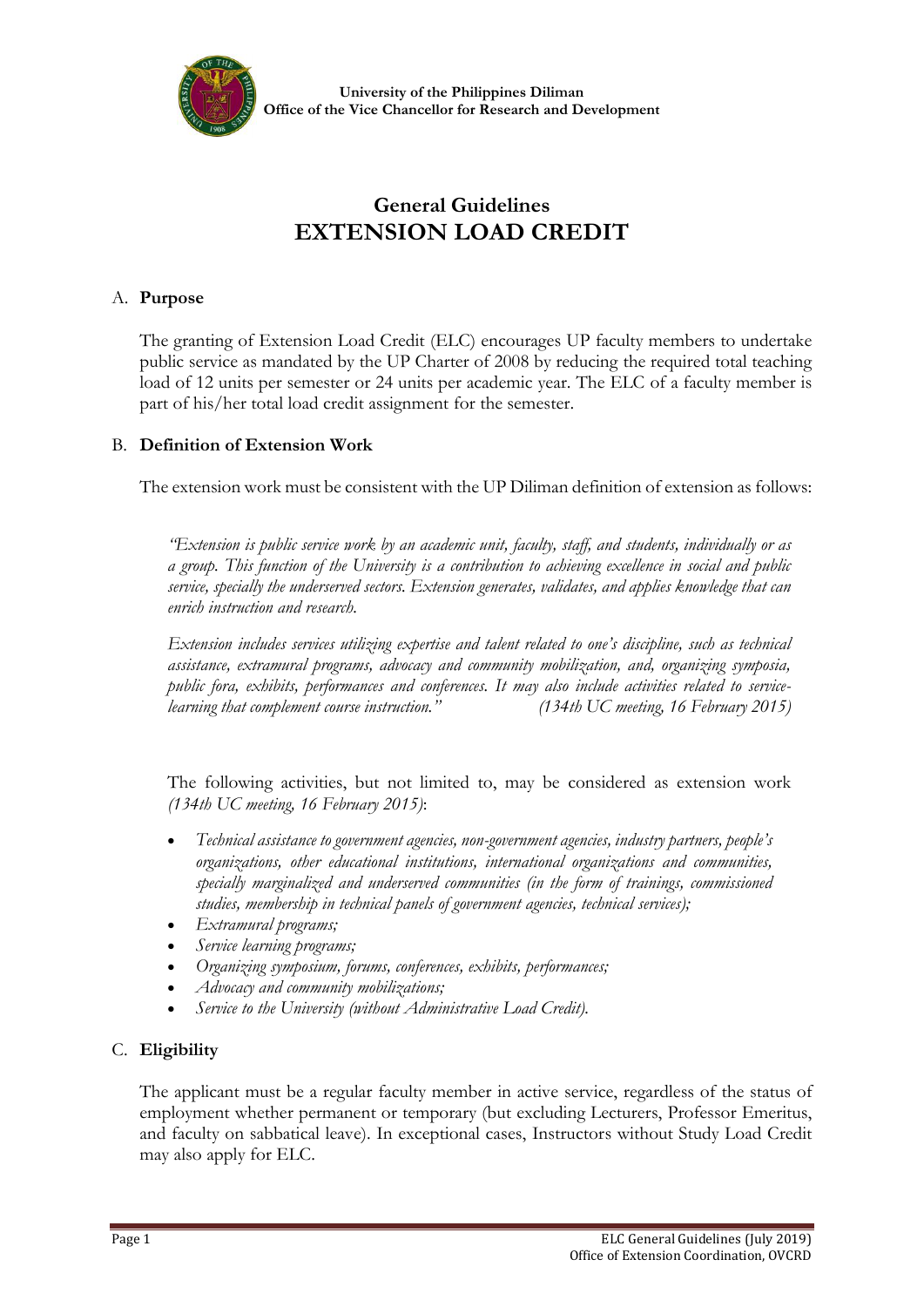#### D. **Assignment of ELC Units**

- 1. Each College or Unit, through the College Extension Office/Committee and in consultation with the faculty of the institutes, departments, and divisions, shall draw up and annually update its extension agenda, to be used together with the UPD Faculty Manual and the detailed guidelines of the College or Unit for assigning ELC to guide its extension programs and activities.
- 2. The College/Unit will provide OVCRD with a copy of their updated Extension Agenda and detailed ELC guidelines.
- 3. A faculty member may be granted ELC up to a maximum of three (3) units per semester for extension work. The proposed extension project shall fall within the approved extension agenda of the Department and the College/Unit.
- 4. The Dean and College Executive Board (or equivalent body) may assign credit for approved extension activities subject to the detailed guidelines of the college or unit. Assignment of ELC shall be upon the recommendation of the Department Chair, endorsement of the Dean, and approval by the Vice Chancellor for Research and Development.
- 5. In case the ELC and Research Load Credit (or Creative Work Load Credit) together exceed three (3) units, the endorsement by the Vice-Chancellor for Academic Affairs and the approval by the Chancellor shall be required for both ELC and RLC/CWLC.
- 6. ELC shall be granted on a semestral basis. The faculty may apply for consecutive semesters. ELC shall not be used as basis for claiming honorarium for overload teaching.
- 7. The concerned faculty must be involved in significant, continuing work for a period of at least one (1) semester. Hence, it will not be granted for one-shot training activities or other short-term activities.

| $#$ of ELC units | Minimum number of hours per semester |
|------------------|--------------------------------------|
|                  |                                      |
|                  |                                      |
|                  | 48 and above                         |

8. Operationally, the assignment of ELC credits shall be guided by the following:

9. ELC shall primarily be granted to a faculty member who does not receive honoraria/ payment for his/her services. However, ELC may still be granted to the faculty even if an honorarium is provided as long as the request is endorsed by the College Dean.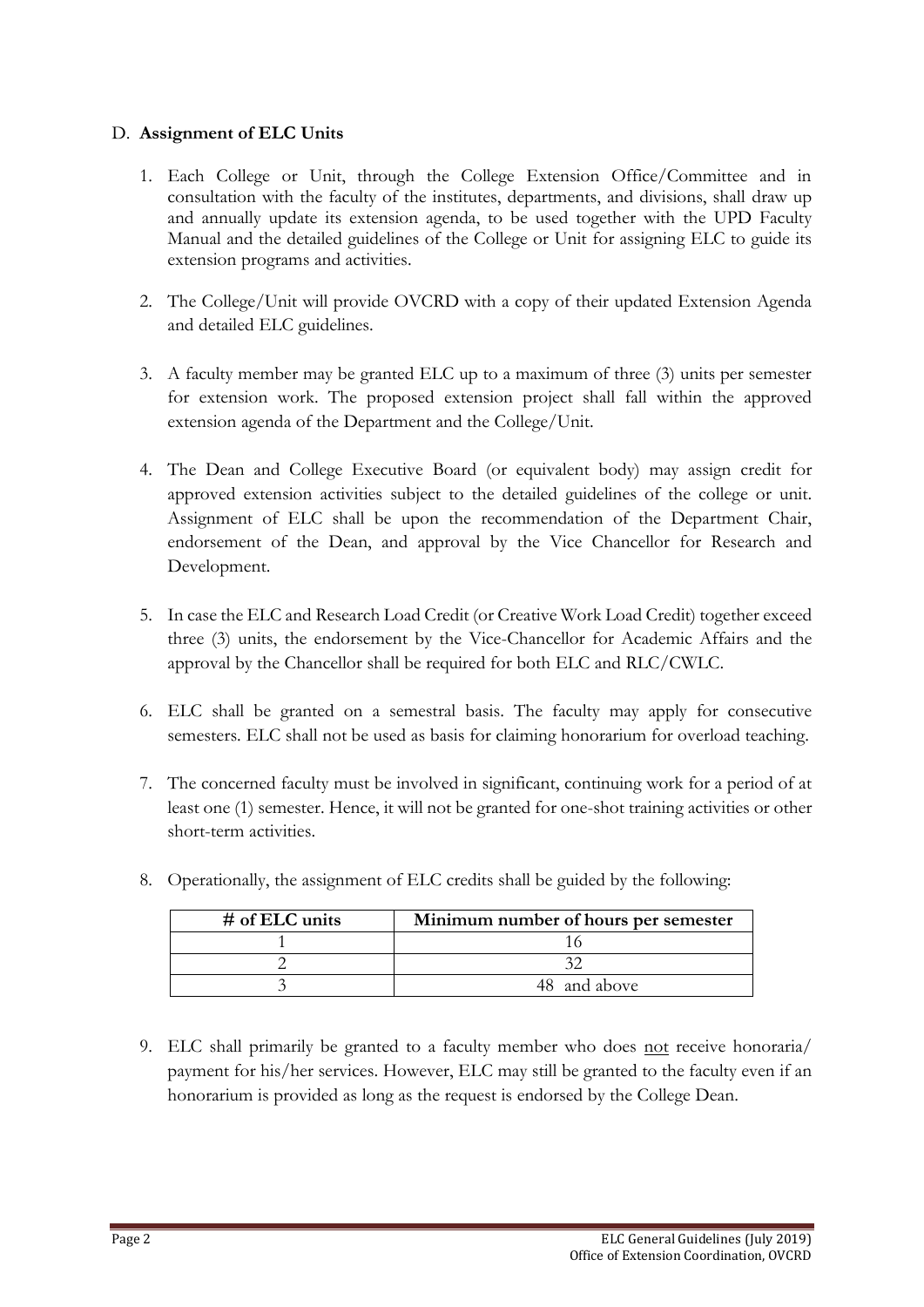- 10. The ELC shall not be counted in determining teaching overload if the faculty member receives honorarium (regardless of source) for the extension work for which the ELC was granted, except in highly meritorious cases as endorsed by the Dean. However, if the faculty member does not receive honorarium from any source (UP or outside UP) for such extension work, then the ELC may be counted with the following provisions:
	- 10.1 the extension work is officially recognized by the University through the College/Unit- approved Extension Agenda and program; and
	- 10.2 a progress or final report, or an academic paper on the extension work has been submitted by the faculty member. This report or paper must be accepted by the proper authorities or bodies before the overload honorarium is made.
- 11. The assignment of ELC to individual faculty members should take into consideration the Department's over-all capacity and interests (teaching and mentoring shall still be considered of highest priority).

# E. **Obligations**

- 1. The faculty shall submit a progress report or final report certified by the Dean/Head of unit at the end of the semester or term for which the ELC is granted. S/he may likewise be requested to present a public lecture on the extension activity in the annual Extension Colloquium and/or in an activity to be organized by the academic unit.
- 2. There shall be attached to the report an evaluation of the extension work output by the College Extension Committee or its equivalent body, including the recommendation for renewal or non-renewal of the ELC. It is the responsibility of the Department Chair/Director/Dean/Head of Unit to ensure that reports are submitted on time.
- 3. The faculty shall provide a copy of any publication, written output, or program of exhibition to the OVCRD.
- 4. The progress/final report, documentation of public lecture or academic paper is needed before extension load credit is renewed or extended for another semester.
- 5. The dissemination or sharing of progress and results of extension projects is also encouraged during regular Department/College faculty meetings or conferences.

# F. **Sanctions for Failure to Fulfill Obligations**

Failing to fulfill obligations shall result in:

- 1. Withholding of endorsement of any application for external funding for research or extension until all ELC obligations are fulfilled;
- 2. Ineligibility for University grants until all ELC obligations are fulfilled; and